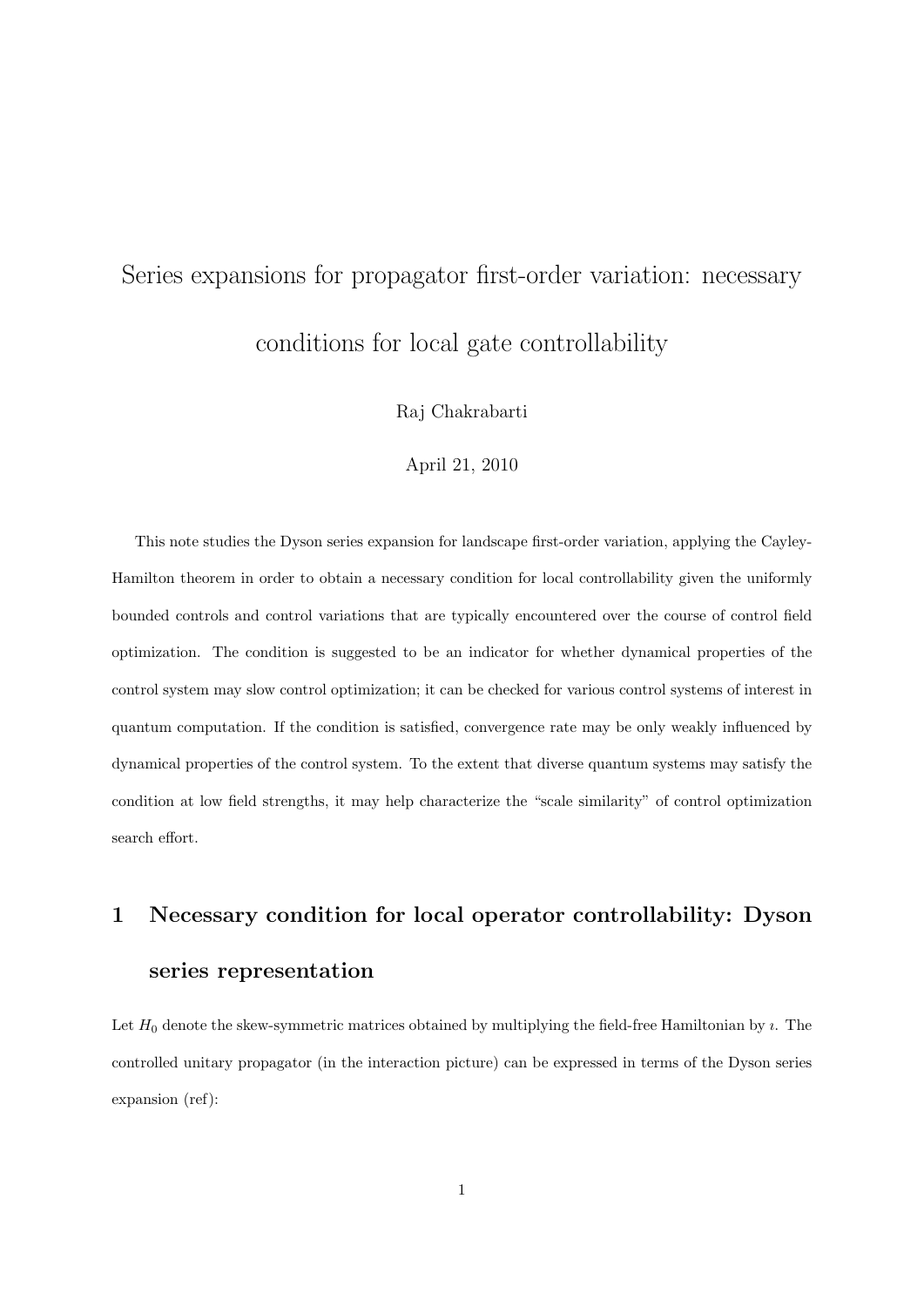$$
U_{I}(T) = T \exp\left[-\frac{i}{\hbar} \int_{0}^{T} H_{I}(t) dt\right]
$$
  
\n
$$
= I_{N} - \frac{i}{\hbar} \int_{0}^{T} H_{I}(t) dt + \left(-\frac{i}{\hbar}\right)^{2} \int_{0}^{T} H_{I}(t^{1}) \int_{0}^{t^{1}} H_{I}(t^{2}) dt^{2} dt^{1} + \left(-\frac{i}{\hbar}\right)^{3} \int_{0}^{T} H_{I}(t^{1}) \int_{0}^{t^{1}} H_{I}(t^{2}) \int_{0}^{t^{2}} H_{I}(t^{3}) dt^{3} dt^{3} dt^{4}
$$
  
\n
$$
= I_{N} + \frac{i}{\hbar} \int_{0}^{T} V^{\dagger}(t^{1}) \mu V(t^{1}) \varepsilon(t^{1}) dt^{1} + \left(\frac{i}{\hbar}\right)^{2} \int_{0}^{T} V^{\dagger}(t^{1}) \mu V(t^{1}) \varepsilon(t^{1}) \int_{0}^{t^{1}} V^{\dagger}(t^{2}) \mu V(t^{2}) \varepsilon(t^{2}) dt^{2} dt^{1} + \cdots
$$
  
\n
$$
= I_{N} + \frac{i}{\hbar} \sum_{i,j=0}^{N-1} H_{0}^{i} \mu H_{0}^{j} \int_{0}^{T} a_{i}(t^{1}) a_{j}(t^{1}) \varepsilon(t^{1}) dt^{1} +
$$
  
\n
$$
\left(-\frac{i}{\hbar}\right)^{2} \sum_{i,j,k,l=0}^{N-1} H_{0}^{i} \mu H_{0}^{j} H_{0}^{k} \mu H_{0}^{l} \int_{0}^{T} a_{i}(t^{2}) a_{j}(t^{2}) \varepsilon(t^{2}) \int_{0}^{t^{2}} a_{k}(t^{3}) a_{l}(t^{3}) \varepsilon(t^{3}) dt^{2} dt^{1} + \cdots
$$
\n(1)

where  $V(t) = \exp(-iH_0t)$ ;  $U(t) = V(t)U_I(t)V^{\dagger}(t)$ , and where in the last line we have applied the Cayley-Hamilton theorem, which states that the matrix exponential  $V(t)$  can be expressed as a matrix polynomial of (at most) order N:  $V(t) = a_0(\lambda, t)I_N + a_1(\lambda, t)(iH_0) + \cdots + a_{N-1}(\lambda, t)(iH_0)^{N-1}$  where  $\lambda$  denotes the vector of eigenvalues of  $(i)H_0$ . (This follows because any matrix  $A^n$  in the matrix Taylor series for  $\exp(A)$ can be written as a linear combination of  $A^i$ ,  $1 \leq i \leq N-1$ , due to the fact that the matrix *A* satisfies its own characteristic polynomial. Note that  $\sum_{i,j=0}^{N-1} a_i(t) H_0^i$  is unitary, and  $\sum_{i,j=0}^{N-1} a_i(t) a_j(t) H_0^i \mu H_0^j$  is Hermitian, although the individual terms in these sums need not be. For skew-symmetric matrices *A*,  $i a_i \in \mathbb{R}$ .) We henceforth use units  $\hbar = 1$ .

The convergence of series (1) can be proven for fields  $\varepsilon(t)$  of arbitrary power, as follows. Let  $|\langle x|\sum_{i,j=0}^{N-1} H_0^i \mu H_0^j \varepsilon(t)|y\rangle| < c, 1 \le x, y \le N.$   $(|\langle x|\varepsilon(t)V(t)\mu V^{\dagger}(t)|y\rangle| < c)$ , for some positive constant c. Then

$$
\left| \sum_{x_1=1}^N \cdots \sum_{x_{k-1}=1}^N \int_0^T \langle x | \varepsilon(t) V^\dagger(t) \mu V(t) | x_1 \rangle \cdots \int_0^{t^{k-1}} \langle x_{k-1} | \varepsilon(t^k) V^\dagger(t^k) \mu V(t^k) | y \rangle dt^k \cdots dt \right|
$$
  
\n
$$
\leq \sum_{x_1=1}^N \cdots \sum_{x_{k-1}=1}^N \int_0^T |\langle x | \varepsilon(t) V^\dagger(t) \mu V(t) | x_1 \rangle| \cdots \int_0^{t^{k-1}} |\langle x_{k-1} | \varepsilon(t^k) V^\dagger(t^k) \mu V(t^k) | y \rangle| dt^k \cdots dt
$$
  
\n
$$
\leq \sum_{x_1=1}^N \cdots \sum_{x_{k-1}=1}^N c^k \int_0^T \cdots \int_0^{t^{k-1}} dt^k dt
$$
  
\n
$$
\leq N^{k-1} \frac{c^k T^k}{k!} = \frac{(N c T)^k}{N k!}
$$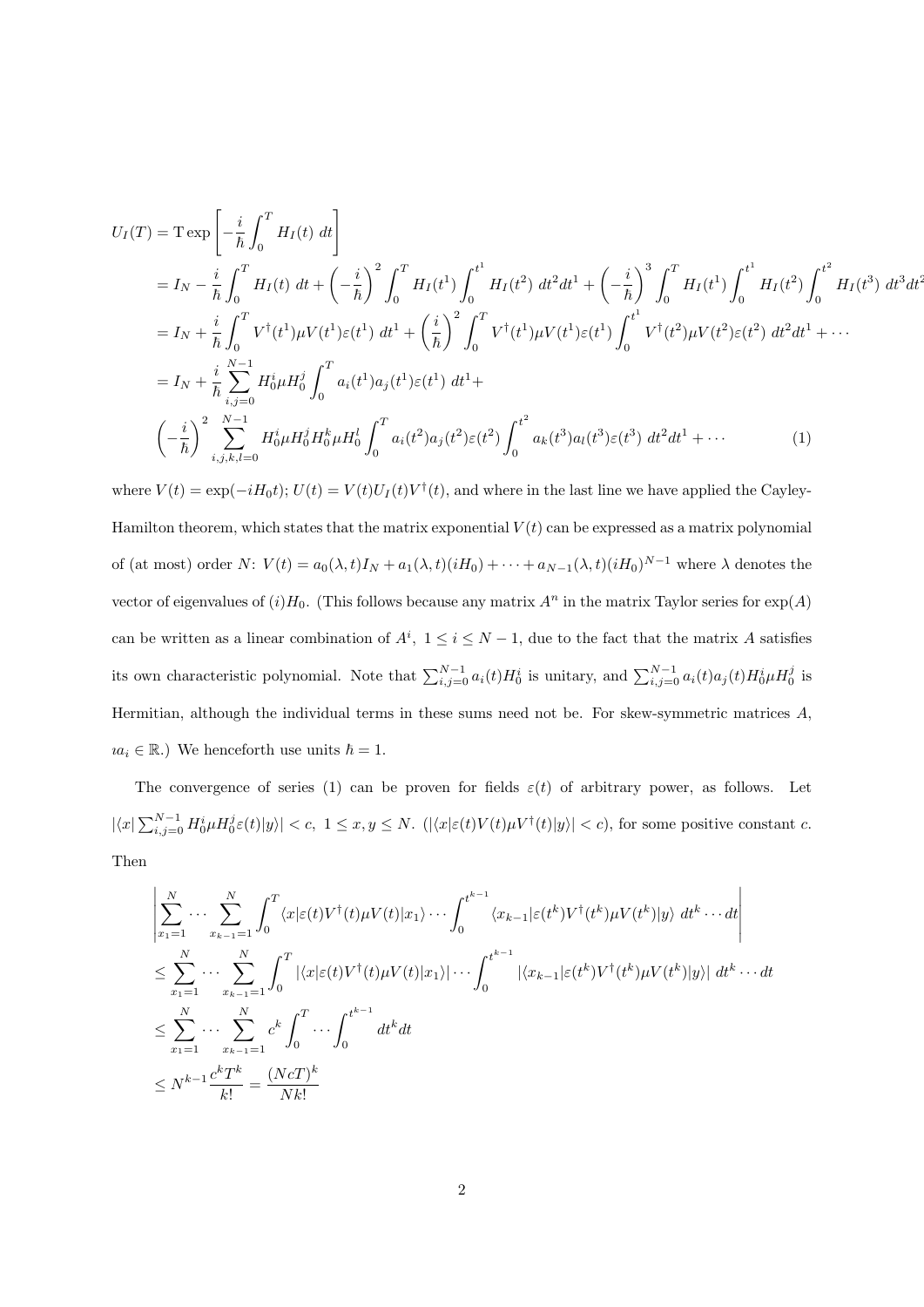Thus

$$
|\langle x|U_I(T)|y\rangle| \le \sum_{k=0}^{\infty} \frac{N^k T^k c^k}{Nk!} + 1
$$
  

$$
\le \frac{1}{N} \exp(NTc) + 1,
$$
 (2)

and for any uniform bound on the field intensity, we have a bound on the magnitude of the elements of the interaction picture propagator. Since the series is absolutely bounded from above, it converges. For a specified convergence tolerance *d*, there exists an integer *n* such that the series in the interaction picture converges at order n - i.e., denoting by  $\epsilon_n \equiv |\langle x|U_I(T) - U_I^n(T)|y\rangle|$  the maximum error residual of the series (1) for all  $x, y$  at order  $n, \epsilon_n \leq d$ . Denote by  $U_I^n(\varepsilon(\cdot), T)$  the series (1) truncated at order  $n$ .

Unlike the Lie algebra rank condition for bilinear system controllability, which applies for unconstrained controls, a controllability condition based on the Dyson series expansion (1) can be formulated for uniformly bounded controls, which is useful for our purposes. Define d-*approximate operator control*lability as the existence, for each  $W \in U(N)$ , of a control  $\varepsilon(t)$  such that  $|\langle x|U(\varepsilon,T) - W|y\rangle| \le d$ . Now consider the  $2N^2 \times N^{2n}$  matrix  $F_c^d$  whose rows consist of the real and imaginary parts of the elements of  $H_0^i \mu H_0^j$ ,  $H_0^i \mu H_0^j H_0^k \mu H_0^l$ ,  $\cdots$  and whose columns are indexed by all combinations  $0 \le i, j, k, l, \cdots \le N-1$ up to order *n*, according to equation (1). We prove

**Theorem 1** *A necessary condition for the d-approximate operator controllability of the quantum system* with uniform bound c on  $|\langle x|\sum_{i,j=0}^{N-1} H_0^i \mu H_0^j a_i(t) a_j(t)|y\rangle|\varepsilon(t), x, y = 1, \cdots, N$  is rank  $F_c^d \geq N^2$ , i.e., *that*  $F_c^d$  *has at least*  $N^2$  *linearly independent rows (or equivalently, columns).* 

**Proof.** Let  $\mathbb{K} = L^2[0,T]$  denote the space of control fields on  $[0,T]$ , and denote by  $\nu(X)$  the vectorization of a  $N \times N$  complex matrix X into a  $2N^2$ -dimensional real vector. Operator controllability is equivalent to the requirement that the map  $U(\varepsilon,T): \mathbb{K} \to \mathcal{U}(N)$  is onto. Assume that for each of a linearly independent set of  $N^2 + 1$  linearly independent vectors  $v \in \mathbb{R}^{2N^2}$ , the inner product  $\langle v, \sum_{i,j=0}^{N-1} \nu(H_0^i \mu H_0^j) u_{ij} + \sum_{i,j,k,l=0}^{N-1} \nu(H_0^i \mu H_0^j H_0^k \mu H_0^l) u_{ijkl} + \cdots \rangle = 0$  for all  $u_{ij}, u_{ijkl}, \cdots \in \mathbb{R}$ . If such a set of v's exists, rank  $F < N^2$ . Then  $\langle v, \nu(H_0^i \mu H_0^j \mu \cdots) \rangle = 0, 0 \le i, j, \dots \le N-1$  for each v. It follows that for each  $v, \langle v, \nu(H_0^i \mu H_0^j \mu \cdots)\varepsilon(t)\rangle = 0$  for all  $\varepsilon(t)$  satisfying the above bound. The converse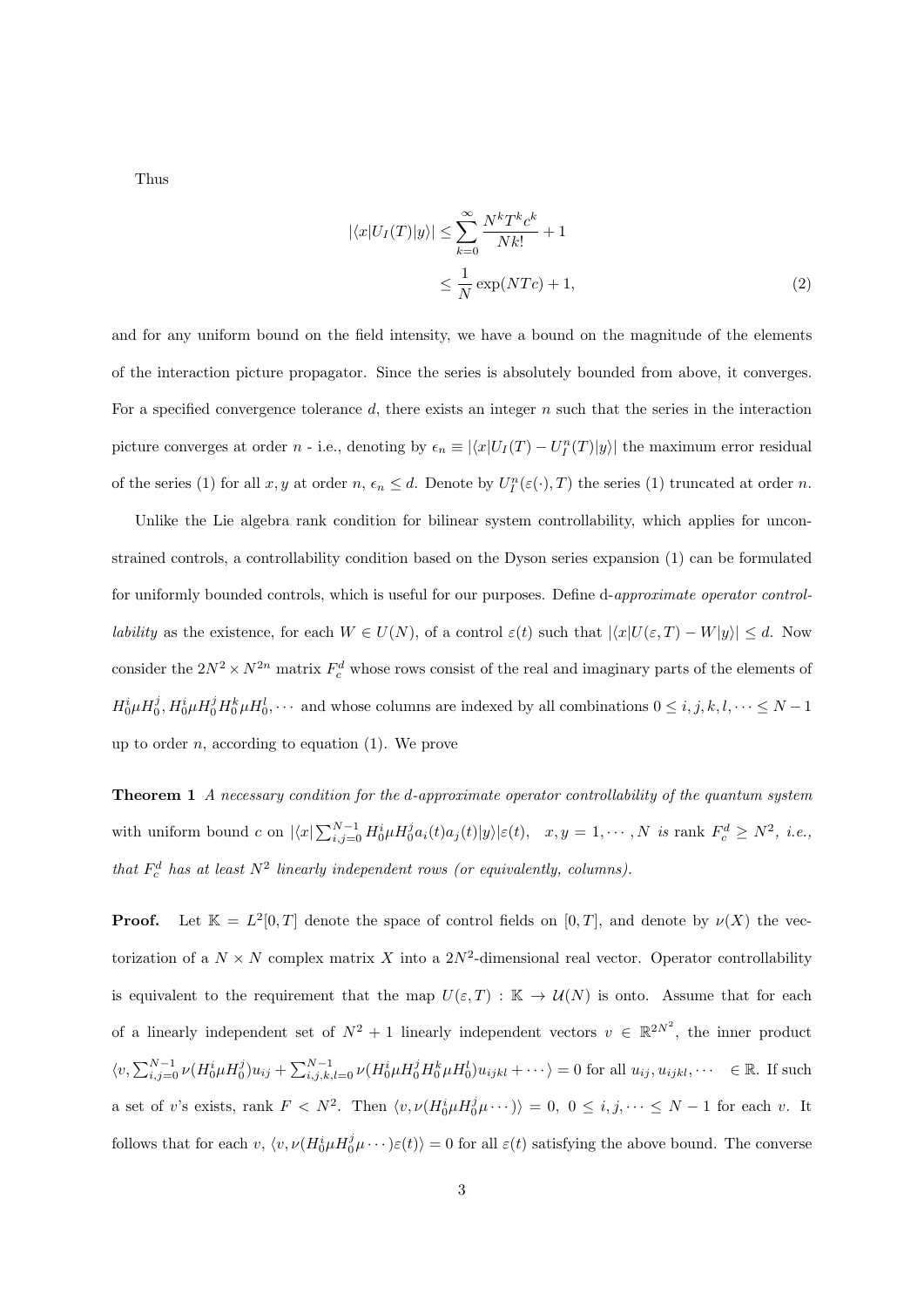is not true<sup>1</sup>, since  $\langle v, U_I^n(\varepsilon(\cdot), T) \rangle = 0$  for all  $\varepsilon(\cdot)$  does not imply  $\langle v, \nu(H_0^i \mu H_0^j \mu \cdots) \rangle$  for all  $i, j, k, l, \cdots$ , since all integrals in the series (1) for  $U_I^n(\varepsilon(\cdot),T)$  need not be independent.

In practice, for any nonzero *d*, it is possible that rank  $F_c^d > N^2$ , since  $U_I^n$  need not be unitary. However, our primary interest is in comparing the eigenvalue spectra of  $F_c^d$  for various control systems.

The first order variation in the interaction picture propagator due to a variation  $\delta \varepsilon(t)$  in the control is

$$
\delta U_I(T) = i \sum_{i,j=0}^{N-1} H_0^i \mu H_0^j \int_0^T a_i(t) a_j(t) \delta e(t^1) dt^1 +
$$
  
 
$$
- \sum_{i,j,k,l=0}^{N-1} H_0^i \mu H_0^j H_0^k \mu H_0^l \left[ \int_0^T a_i(t^1) a_j(t^1) \delta \varepsilon(t^1) \int_0^{t^1} a_k(t^2) a_l(t^2) \varepsilon(t^2) dt^2 dt^1 +
$$
  
 
$$
\int_0^T a_i(t^1) a_j(t^1) e(t^1) \int_0^{t^1} a_k(t^2) a_l(t^2) \delta \varepsilon(t^2) dt^2 dt^1 \right] + \cdots
$$
 (3)

so the functional Jacobian, which appears in the landscape gradient eqn (6), is

$$
\frac{\delta U_I(T)}{\delta \varepsilon(t)} = \sum_{i,j=0}^{N-1} H_0^i \mu H_0^j a_i(t^1) a_j(t^1) +
$$
\n
$$
+ \sum_{i,j,k,l=0}^{N-1} H_0^i \mu H_0^j H_0^k \mu H_0^l \left[ a_k(t^2) a_l(t^2) \int_0^T a_i(t^1) a_j(t^1) \varepsilon(t^1) dt^1 + a_i(t^1) a_j(t^1) \int_0^{t^1} a_k(t^2) a_l(t^2) \varepsilon(t^2) dt^2 \right] + \cdots
$$
\n
$$
= \sum_{i,j=0}^{N-1} H_0^i \mu H_0^j a_i(t) a_j(t) +
$$
\n
$$
\sum_{i,j,k,l=0}^{N-1} H_0^i \mu H_0^j H_0^k \mu H_0^l \left[ a_k(t) a_l(t) \int_0^T a_i(t^1) a_j(t^1) \varepsilon(t^1) dt^1 + a_i(t) a_j(t) \int_0^t a_k(t^1) a_l(t^1) \varepsilon(t^1) dt^1 \right] + \cdots
$$
\n(4)

because  $t^1, t^2, t^3, \cdots$  are dummy variables. This entails the dynamical contribution to the landscape gradient equation (6). Let  $\epsilon_n \equiv |\langle x|\delta U_I(T) - \delta U_I^n(T)|y\rangle|$  denote the error residual of the series (3) for element *x, y* at order *n*. To derive a bound on the error residual for the series expansion for the first

<sup>&</sup>lt;sup>1</sup>The analogous Kalman controllablity rank condition is sufficient for linear systems.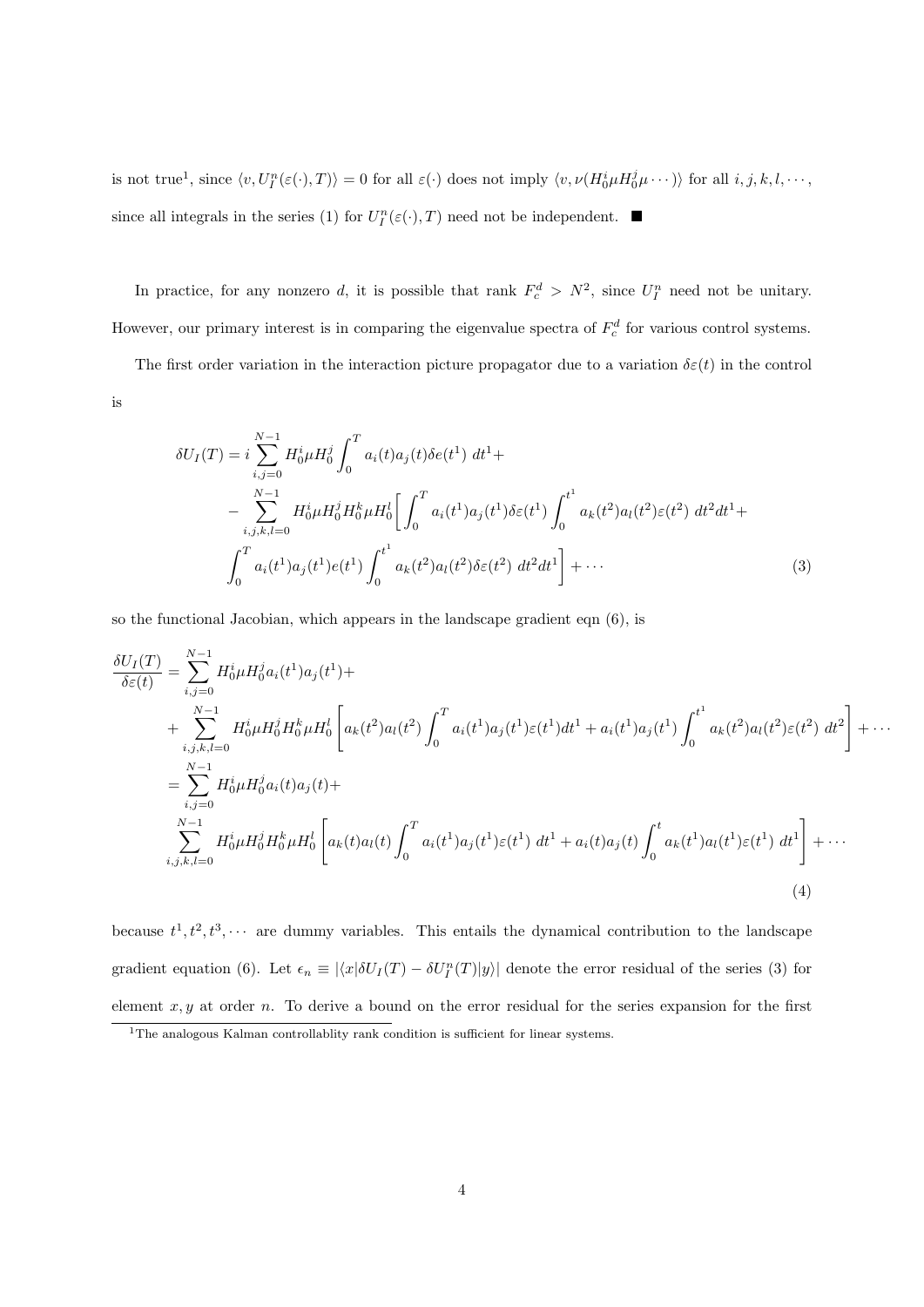variation at order *n*, consider the norms of the elements  $\langle x|\delta U_I(T)|y\rangle$  of the first variation:

$$
\left| \langle x | \sum_{i,j=0}^{N-1} H_0^i \mu H_0^j \int_0^T a_i(t) a_j(t) \delta e(t^1) \, dt^1 + \sum_{i,j,k,l=0}^{N-1} H_0^i \mu H_0^j H_0^k \mu H_0^l \right| \int_0^T a_i(t^1) a_j(t^1) \delta \varepsilon(t^1) \int_0^{t^1} a_k(t^2) a_l(t^2) \varepsilon(t^2) \, dt^2 dt^+ \cdots + \int_0^T a_i(t^1) a_j(t^1) e(t^1) \int_0^{t^1} a_k(t^2) a_l(t^2) \delta \varepsilon(t^2) \, dt^2 dt^1 \right] + \cdots \left| y \right|
$$
  

$$
\leq \sum_{i=1}^{\infty} \frac{b T^i (Nc)^{i-1}}{(i-1)!} = b T \exp(NTc). \tag{5}
$$

where  $b \geq |\langle i| \sum_{i=0}^{N-1} H_0^i \mu H_0^j a_i(t) a_j(t) \delta \varepsilon(t) |j\rangle|, \ \forall \ 0 \leq t \leq T$ . Thus we have

**Lemma 1** *If the upper bound on the error residual*  $\epsilon_n$  *for the propagator series (1), computed from equation (2) is d, the corresponding upper bound for the error residual*  $\epsilon_n$  *for series (3) is* ..., *since if*  $|\frac{1}{N} \exp(NTc) - \sum_{i=0}^{n} \frac{(NTc)^i}{N_i!}$  $\frac{(NTc)^i}{N!}$  | ≤ *d, then* |*bT* exp(*NTc*) *-*  $\sum_{i=1}^n \frac{bN^iT^{i}c^{i-1}}{(i-1)!}$  | ≤ .....

Define *d*-*approximate local controllability* as the existence, for each  $\delta W \in \mathcal{T}_W U(N)$ , of a control variation  $\delta \varepsilon(t)$  such that  $|\langle x|\delta U(\varepsilon,T)-\delta W|y\rangle| \leq d$ . Let  $F_{b,c}^d$  be defined analogously to  $F_c^d$  above. We now prove that

**Theorem 2** *A necessary condition for the d-approximate local controllability (nonsingularity of the* Gramian matrix  $G_{\varepsilon}(T)$  of the quantum system with uniform bound b on  $|\langle x| \sum_{i,j=0}^{N-1} H_0^i \mu H_0^j a_i(t) a_j(t) |y\rangle| \delta e(t)$ and uniform bound c on  $|\langle x|\sum_{i,j=0}^{N-1}H_0^i\mu H_0^ja_i(t)a_j(t)|y\rangle|\varepsilon(t)$  is that rank  $F_{b,c}^d \geq N^2$ , i.e., that  $F_{b,c}^d$  has *N*<sup>2</sup> *linearly independent rows (or equivalently, columns).*

**Proof.** -Local controllability- is equivalent to the requirement that the map  $dV_T : \delta \varepsilon(\cdot) \to \mathcal{T}_U \mathcal{U}(N)$  is onto. Assume that for each of a set of  $N^2 + 1$  linearly independent vectors  $v \in \mathbb{R}^{2N^2}$ , the inner product  $\langle v, \sum_{i,j=1}^{N} \nu(H_0^i \mu H_0^j) u_{ij} + \sum_{i,j,k,l=1}^{N} \nu(H_0^i \mu H_0^j H_0^k \mu H_0^l) u_{ijkl} + \cdots \rangle = 0$  for all  $u_{ij}, u_{ijkl}, \cdots \in \mathbb{R}$ . If such a set of *v*'s exists, rank  $F < N^2$ . Then  $\langle v, \nu(H_0^i \mu H_0^j \cdots) \rangle = 0, 0 \le i, j, \dots \le N-1$ . It follows that  $\langle v, \sum_{i,j,\dots=0}^{N-1} \nu(H_0^i u H_0^j \cdots) \delta \varepsilon(t) \rangle = 0$ , for all  $\delta \varepsilon(t)$  satisfying the bound above. The converse is not true for bilinear systems, since  $\langle v, \delta U_I^n(\delta \varepsilon(\cdot), T) \rangle = 0$  for all  $\delta \varepsilon(\cdot)$  does not imply  $\langle v, \nu(H_0^i \mu H_0^j) \rangle = 0$  for all *i, j.* Hence rank  $F_c^d < N^2$  implies rank  $G_{\varepsilon}(T) < N^2$  but not vice versa.  $\blacksquare$ 

Direct computation of rank F may be numerically inconvenient since the dimensions of *F* scale steeply with *n*, and in the absence of mechanistic information, *n* must be computed according to the bound on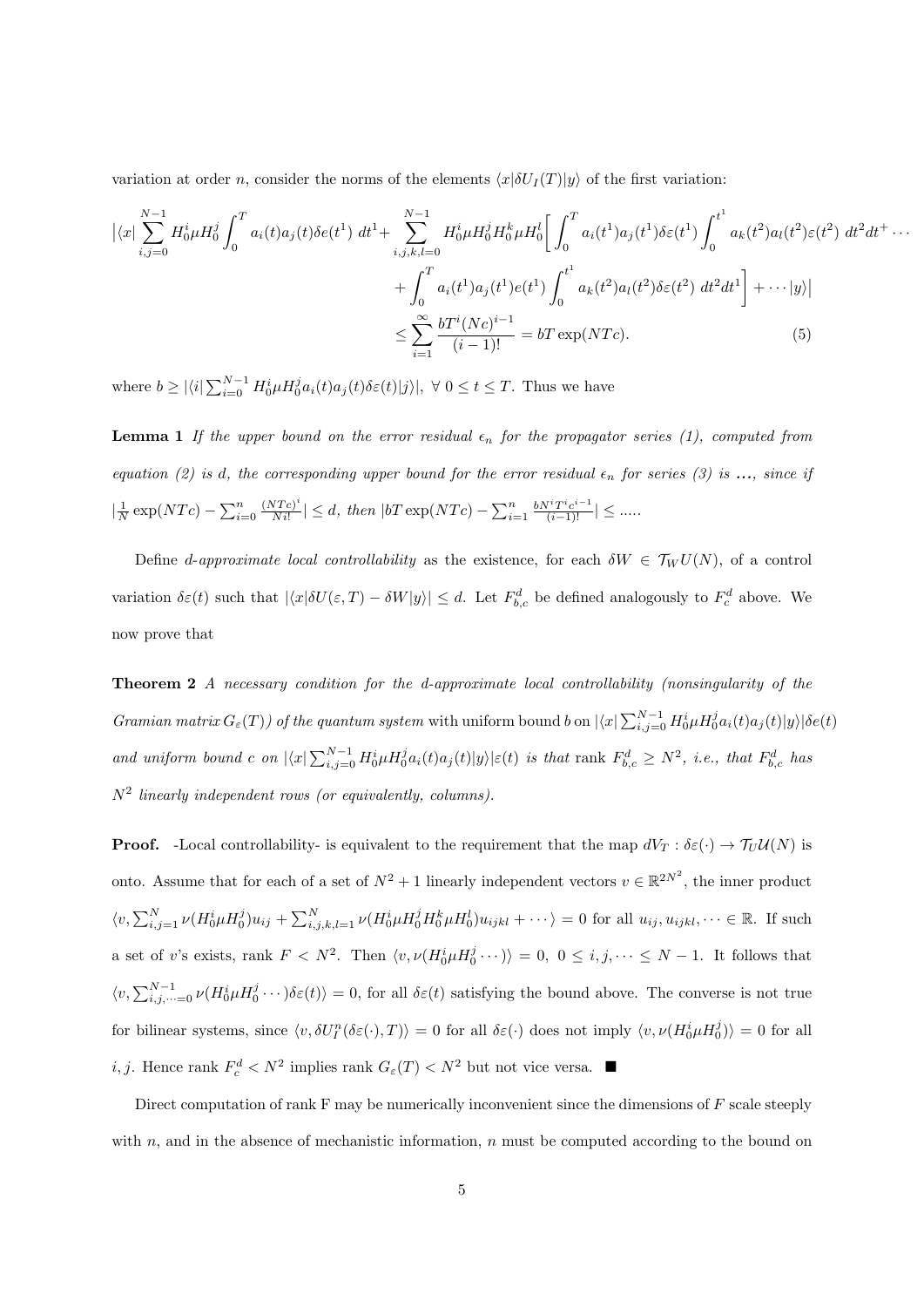field amplitude. An analysis that surmounts these limitations, based on the CBH expansion for the controlled propagator, is in progress. However, since  $F$  is time-independent, unlike  $G(T)$ , and only depends on the control through the bounds in eqn (8) and Lemma 1, it allows analytic assessment of necessary conditions for local controllability <sup>2</sup>.

The condition number of the time-invariant matrix  $F_{b,c}^d$  can significantly affect the convergence rate of optimization algorithms, since a high condition number implies that generation of certain directions in  $\mathcal{T}_U \mathcal{U}(N)$  (which may be necessary to attain the target transformation *W*) requires higher field intensities and/or particular field modes in  $\delta \varepsilon(t)$ , which may not be locally accessible by the trajectory (7) of firstorder optimization algorithms. Because of the relation in Lemma 1, the Dyson series for the first-order variation (3) converges at roughly the same order as the series (1) for  $U_I(T)$ . *b* is determined by the uniform bound (8) on  $\delta \varepsilon(t)$  in first-order gradient-based optimization algorithms (7). Thus in gradient flow algorithms, where  $\delta\varepsilon(s,t) = \frac{\delta J(\varepsilon_s)}{\delta\varepsilon(t)}$ , search trajectories with ill-conditioned controllability matrices  $F_s$  may only slowly add field modes contained in the functions  $\Re\langle i|\mu(t)|j\rangle$ ,  $\Im\langle i|\mu(t)|j\rangle$  to  $\varepsilon_s(t)$ .

Thus we conclude that the rate at which the rate at which rank *F* is saturated with respect to Dyson series order *n*, or **equivalently** the rate at which the dynamical Lie algebra is saturated by the nested commutators  $[H_{i_1}, \cdots, [H_{i_{k-1}}, H_{i_k}]]$ , plays an important role – in addition to the trap-free control landscape topology – in explaining the observed rapid convergence to optimal gate controls for certain Hamiltonians. Subsequent work will explore these properties for diverse quantum systems of interest for computation.

The initial field guess  $\varepsilon_0(t)$  for quantum control optimization algorithms is often parameterized in terms of frequency modes corresponding to direct (single photon) transitions. However, direct transitions are typically insufficient to achieve an arbitrary unitary transformation (or even arbitrary state-state transition) in a prescribed time. Full controllability of the quantum system, which is required to reach

 $2$ The Gramian matrix *G* is the analog of the local controllability Gramian that arises classical control engineering of time variant (non)linear systems. *F* is the bilinear analog of the Kalman controllability matrix, which provides sufficient conditions for controllability for time-invariant linear systems. *F* introduced above provides necessary, but not sufficient conditions for local controllability of bilinear systems with constrained controls.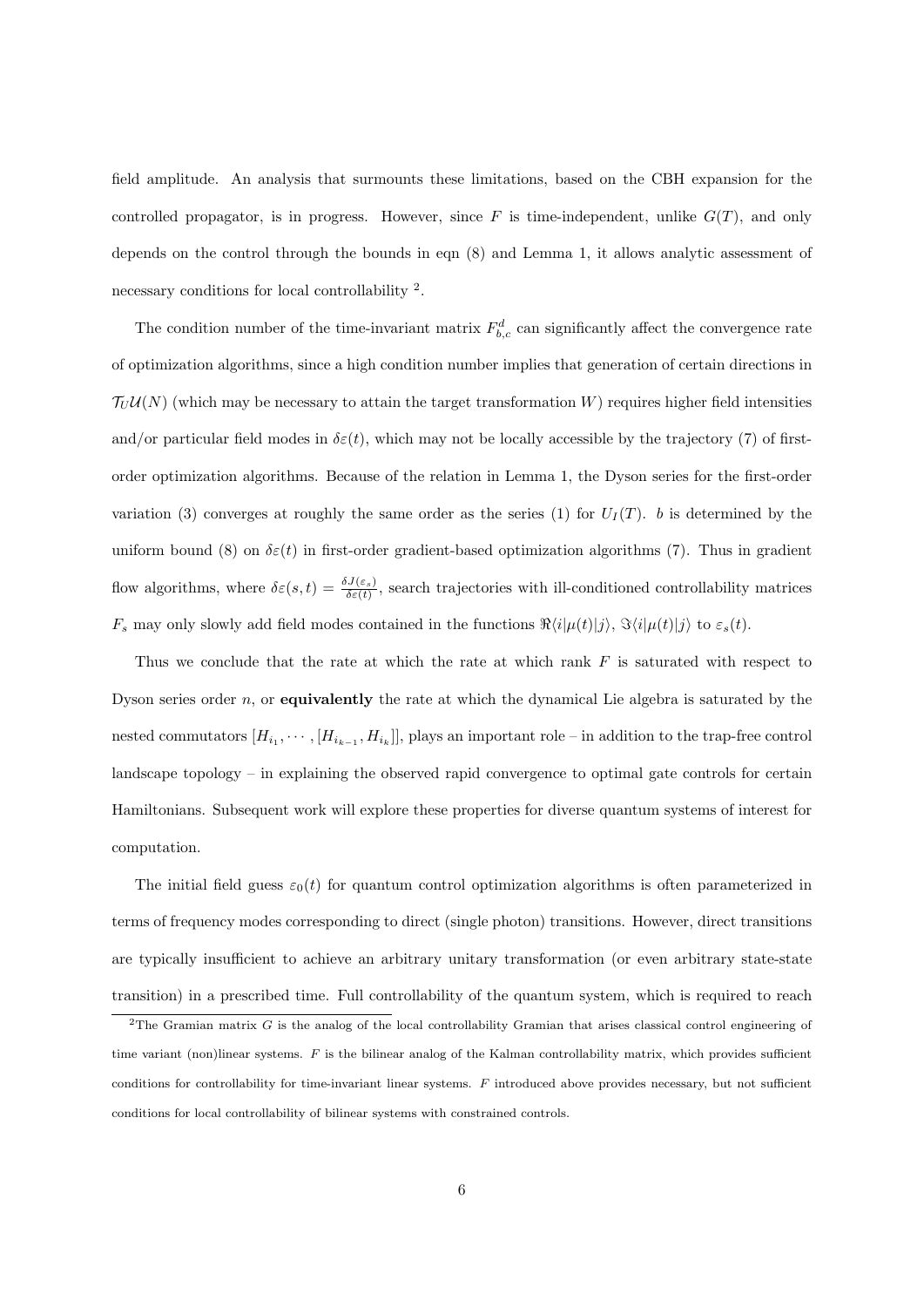any  $W \in \mathcal{U}(N)$ , typically requires the introduction of Lie algebra directions corresponding to higher order commutators  $[H_{i_1}, \cdots, [H_{i_{k-1}}, H_{i_k}]]$  (where  $H_{i_j}$  denotes one of the set  $\{H_0, \mu\}$ ), which only enter the Dyson series in higher order terms (ref). Higher order terms in the Dyson expansion are required in the optimal control mechanism (ref) for control systems with greater dynamical Lie algebra depth, which corresponds to higher *n* and column rank in  $F_c^d$ . Moreover, the amplitudes of these field modes must increase with the depth of the commutator to which they correspond (**order at which the product**  $H_0^i \mu H_0^j$  enters the Dyson series). In principle, field modes corresponding to higher order terms in the Dyson series could be incorporated into  $\varepsilon_0(t)$ , but the Dyson integrals are expensive to compute numerically. Generally, field modes contributing to higher order series terms must be incorporated into the control over the course of the optimization trajectory (7).

Restrictions on the power spectrum of  $\delta \varepsilon(t)$  can also exclude higher series orders from contributing to  $\delta U_I(T)$  within a given convergence tolerance, according to quantum control mechanism analysis (hr check). For any given  $\delta \varepsilon(t)$ , it is possible to determine with mechanism analysis which modes contribute dominantly to the series expansion (ref). The gradient  $\frac{\delta J}{\delta \varepsilon(t)}$  at any step of control optimization can only introduce field modes contained within functions  $\Re\langle i|\mu(t)|j\rangle$ ,  $\Im\langle i|\mu(t)|j\rangle$  in fixed relative amplitudes. Assuming that the field modes contributing to higher order Dyson series terms do not have large amplitudes in  $\frac{\delta J}{\delta \varepsilon(t)}$  at the outset of optimization, their amplitudes must be progressively increased over the optimization trajectory. The Hessian (curvature) determines the rate at which modes can be added to  $\delta \varepsilon(t)$  in new relative proportions, with magnitude of the eigenvalues of the Hessian being proportional to the rates at which the new modes contained within the eigenfunctions of  $\mathcal{H}(t, t')$  are added.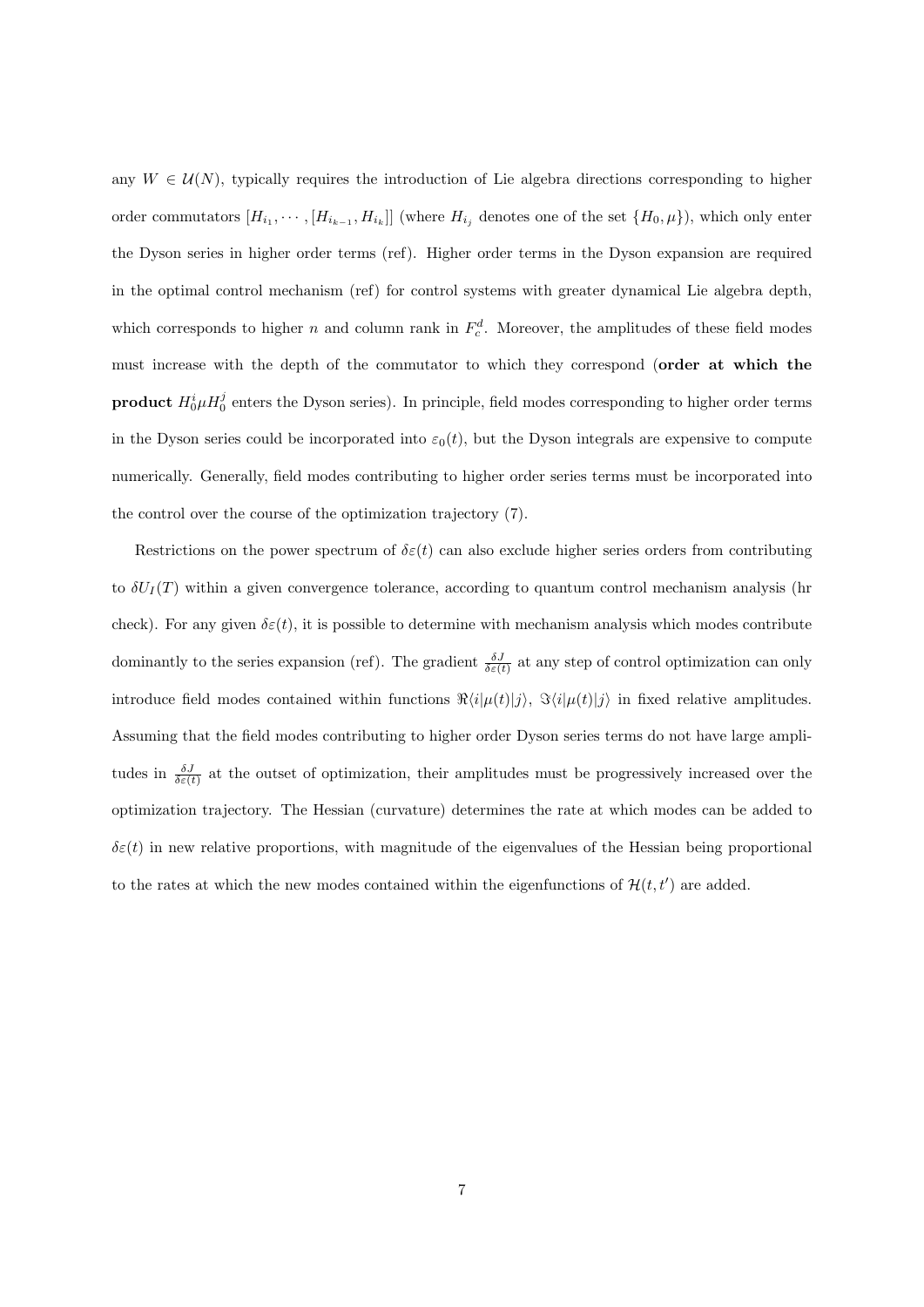#### **2 Necessary condition for local operator controllability: Mag-**

#### **nus series representation**

In the Magnus series representation,  $U_T(\varepsilon(t)) = \exp(A_T(\varepsilon(t)))$ , where

$$
A_T(\varepsilon(t)) = H_0 - \mu \varepsilon(t) - \frac{1}{2!} [H_0, \mu] \int_0^T \int_0^{t'} \varepsilon(t'') - \varepsilon(t') dt'' dt' - \frac{1}{12} [H_0, [H_0, \mu]] \int_0^T \int_0^{t'} \int_0^{t''} \varepsilon(t''') - \varepsilon(t'') dt'' dt' dt' +
$$
  

$$
- \frac{1}{4} [H_0, [H_0, \mu]] \int_0^T \int_0^{t'} \int_0^{t''} \varepsilon(t''') - \varepsilon(t'') dt''' dt'' dt' +
$$
  

$$
+ \frac{1}{12} [\mu, [H_0, \mu]] \int_0^T \varepsilon(t') \int_0^{t'} \int_0^{t''} \varepsilon(t''') - \varepsilon(t'') dt''' dt'' dt' +
$$
  

$$
+ \frac{1}{4} [\mu, [H_0, \mu]] \int_0^T \varepsilon(t') \int_0^{t'} \int_0^{t''} \varepsilon(t''') - \varepsilon(t'') dt''' dt'' dt' + \cdots
$$

In this representation we may write

$$
U_T(\varepsilon(t)) + \delta U_T(\delta \varepsilon(t)) = U_T(\varepsilon(t)) \exp[A_T(\delta \varepsilon(t))]
$$
  

$$
\frac{\delta U_T}{\delta \varepsilon(t)} = \frac{\delta}{\delta \varepsilon(t)} \left\{ U_T(\varepsilon(t)) \exp\left[H_0 - \mu \delta \varepsilon(t) - \frac{1}{2!} [H_0, \mu] \int_0^T \int_0^{t'} \delta \varepsilon(t'') - \delta \varepsilon(t') dt'' dt' - \cdots \right] \right\} |_{\delta \varepsilon(\cdot) = 0}
$$
  

$$
= U_T(\varepsilon(t)) \left\{ \mu - \frac{1}{2!} [H_0, \mu] \int_0^t dt - \frac{1}{2!} [H_0, \mu] \int_0^T \int_0^{t'} T \delta \varepsilon(t') dt' - \frac{1}{4} [\mu, [H_0, \mu]] \left( \int_0^T \varepsilon(t') \int_0^{t'} \int_0^{t''} \delta \delta \varepsilon(t') dt' + \frac{1}{2!} [\mu, [H_0, \mu]] \int_0^{t'} \int_0^{t''} \delta \delta \varepsilon(t') dt' \right\}
$$

So in the Magnus expansion

$$
\mu(t) = U^{\dagger}(T)\frac{\delta U_T}{\delta \varepsilon(t)} = \mu - \frac{1}{2!}[H_0, \mu](T-t) - \frac{1}{4}[H_0, [H_0, \mu]](\frac{T^2}{2!} - Tt) + \cdots.
$$

However, the Magnus expansion has a finite radius of convergence, and the above expression is derived under the assumption that the expansion for  $U_T(\varepsilon(t))$  converges. Hence it is necessary to subdivide the domain of integration into intervals, on each of which the expansion for  $U_T(\varepsilon(t))$  is guaranteed to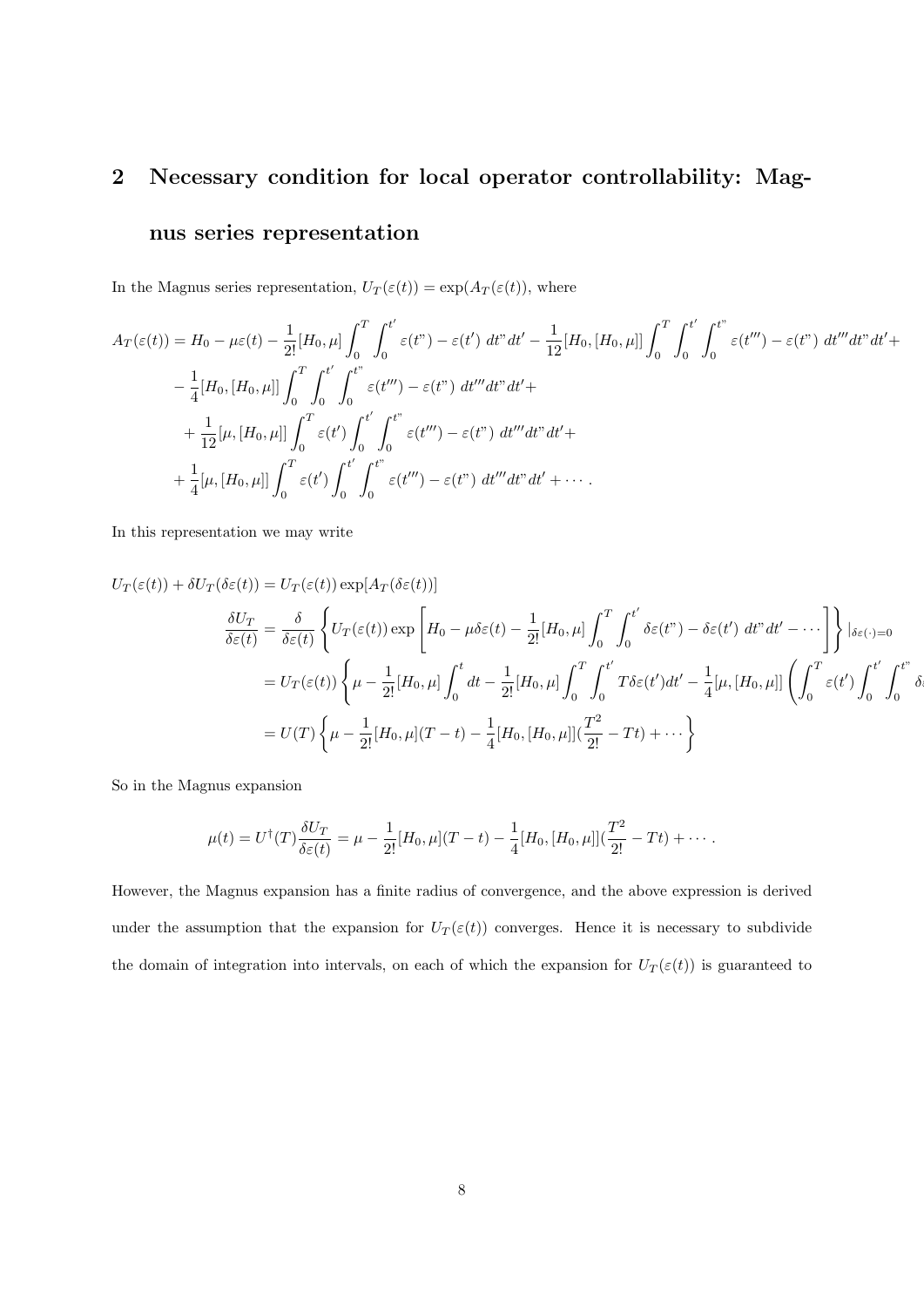converge. Thus we write

$$
U(T) = U(T, t_{n-1}) \cdots U(t_2, t_1)
$$
  
\n
$$
U(T) + \delta U(T) = U(T, t_{n-1}) \exp(A(T, t_{n-1}))U(t_{n-1}, t_{n-2}) \cdots U(t_2, t_1) + \cdots + U(T, t_{n-1}) \cdots U(t_2, t_1) \exp(A(t_2, t_1))
$$
  
\n
$$
\frac{\delta U(T)}{\delta \varepsilon(t)} = U(T, t_{n-1}) \exp(A(T, t_{n-1}))U(t_{n-1}, t_{n-2}) \cdots U(t_2, t_1) + \cdots + U(T, t_{n-1}) \cdots U(t_2, t_1) \exp(A(t_2, t_1))_{\varepsilon(\cdot) = 0}
$$
  
\n
$$
= \{U(T, t_{n-1})A(T, t_{n-1})U(t_{n-1}, t_{n-2}) \cdots U(t_2, t_1) + \cdots + U(T, t_{n-1}) \cdots U(t_2, t_1)A(t_2, t_1)\}_{\varepsilon(\cdot) = 0}
$$

Note this requires us to keep matrix exponentials and hence does not allow analytic characterization of the necessary conditions for local controllability. Instead, we consider local controllability on each interval  $[t_i, t_{i+1}]$ , which if satisfied for all *i*, implies local controllability on  $[0, T]$  since  $\mathcal{U}(N)$  is a compact Lie group that be finitely generated. (This is analogous to the classic treatment of local controllability of time-variant nonlinear systems, without the approximation of linearization.) Thus consider

$$
U(t_{i+1}, t_i) + \delta U(t_{i+1}, t_i) = U(t_{i+1}, t_i) \exp(A(t_{i+1}, t_i))
$$

From the above analysis, we have as a necessary and sufficient condition for local operator controllability

$$
\int_0^T \nu([\mu(t), \rho(0)]) \nu^T([\mu(t), \rho(0)]) dt
$$

is full rank, which implies that the map  $d_{\varepsilon}\rho_T$ :  $\mathbb{K} \to \to T_{\rho(T)}\mathcal{O}_{\mathcal{U}(N)}[\rho(0)]$  is surjective. Note this is not an analytic condition. Analytically, a necessary condition is (need to do convergence analysis for truncation of Magnus series, probably in interaction pict):

rank 
$$
\{[[H_0,\mu],\rho(0)],[[H_0,[H_0,\mu]],\rho(0)],[[\mu,[H_0,\mu]],\rho(0)],\cdots\} = \dim\left(\frac{U(N)}{U(m_1)\times\cdots\times U(m_n)}\right).
$$

Comparing the necessary and sufficient condition for global state controllability, we note that the local controllability condition with bounded controls does not involve all elements of the Lie algebra generated by  $H_0, \mu$ . Operate under assumption of uniformly bounded field; hence  $\varepsilon(t)$ ,  $t \in [t_i, t_{i+1}]$  is bounded by the same constant for all *i*. Then, the necessary local controllability condition becomes identical on each interval and hence only one condition need be checked.